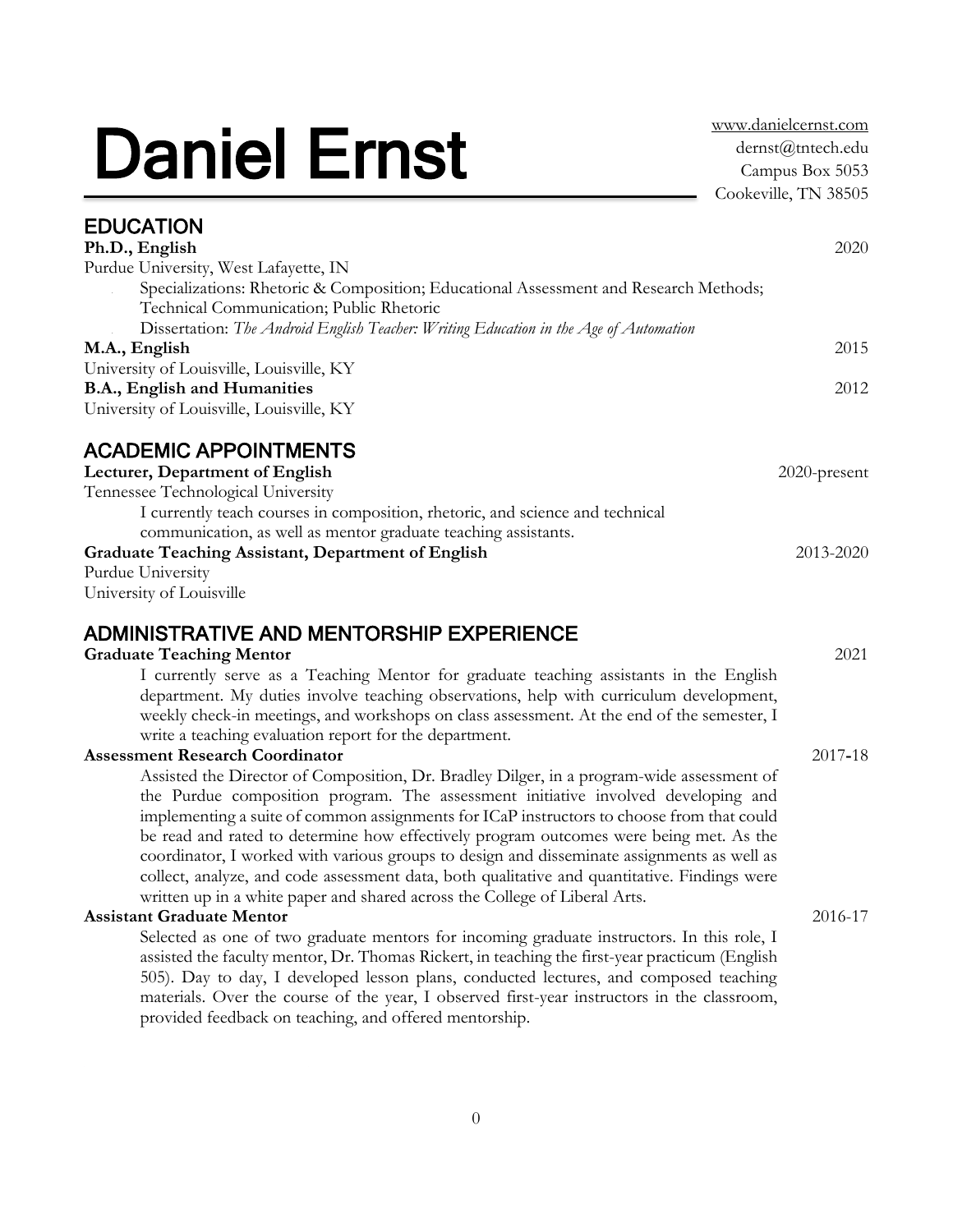# PUBLICATIONS

*Peer-reviewed*

- Ernst, Daniel. "Beware the Button Masher: Gamifying Pedagogy and the Need for Careful Assessment." *Gamification in the RhetComp Curriculum*, edited by Christopher McGunnigle, Vernon Press, 2022. Forthcoming.
- Ernst, Daniel. "Sublime Spectrums: Human/Nature Binary Disruption in London and Jewett." *The Kentucky Philological Review* 29 (Spring 2015): 70-80.

#### *White Papers*

Ernst, Daniel. "[2017-18 ICaP Assessment Report: Common Assignment Pilots](https://cla.purdue.edu/academic/english/icap/assessment/pdfs/assessment-report-2017-18.pdf)." *Introductory Composition at Purdue (ICaP)*. Summer 2018.

#### *Department Blog*

- Ernst, Daniel. "Common Assignments: A Year in Review." *Introductory Composition at Purdue (ICaP)*. 13 September 2018.
- Ernst, Daniel. "Assessing the Rhetorical Analysis." *Introductory Composition at Purdue (ICaP)*. 21 May 2018.

#### *Popular Press*

Ernst, Daniel. "[Charles Booker Must Defeat Mitch McConnell](https://www.currentaffairs.org/2020/05/charles-booker-must-defeat-mitch-mcconnell)." *Current Affairs Magazine*. 29 May 2020.

#### *In Progress*

Ernst, Daniel. "The Effects of Automated Writing Evaluation Technology on Improving Student Writing." (Under Review.)

# **TEACHING**

| <b>Tennessee Technological University</b>                                                           |           |
|-----------------------------------------------------------------------------------------------------|-----------|
| HON 4013: Public Controversies: The Rhetoric of Science                                             | 2022      |
| Examines recent controversies in scientific professions and explores the construction of scientific |           |
| information and the rhetoric of its communication.                                                  |           |
| PC 2500: Communicating in the Professions                                                           | 2022      |
| Introduces students to concepts in professional and technical communication and the rhetoric of     |           |
| workplace communication.                                                                            |           |
| English 1010: Data Life and Literacy                                                                | 2021      |
| A grant-funded special topics course focusing on data literacy, data storytelling, and data         |           |
| visualization.                                                                                      |           |
| English 1010: Composition I                                                                         | 2020      |
| Introduces students to general concepts in rhetoric and writing at the college level.               |           |
| English 1020: Composition II                                                                        | 2020-2021 |
| Focuses on writing and research conducted in academic disciplines and digital media.                |           |
| <b>Purdue University</b>                                                                            |           |
| English 106R: The Rhetoric of Data Science                                                          | 2019-20   |
| A course designed for first year engineering undergraduate students who participate in the          |           |
| Engineering in the World of Data Learning Community. This section is a first-year composition       |           |
| class built around the theme of data science and the narratives involved in data presentation.      |           |
| Assignments include profiles, editorials, research papers, and data visualization.                  |           |
| English 421: Technical Writing                                                                      | 2018-19   |
| A course for students preparing to go into technical fields about the effective communication       |           |
| of complex information to lay audiences. Assignments include job documents, technical               |           |
| instructions and descriptions, usability testing and analysis, and technical re-design proposals.   |           |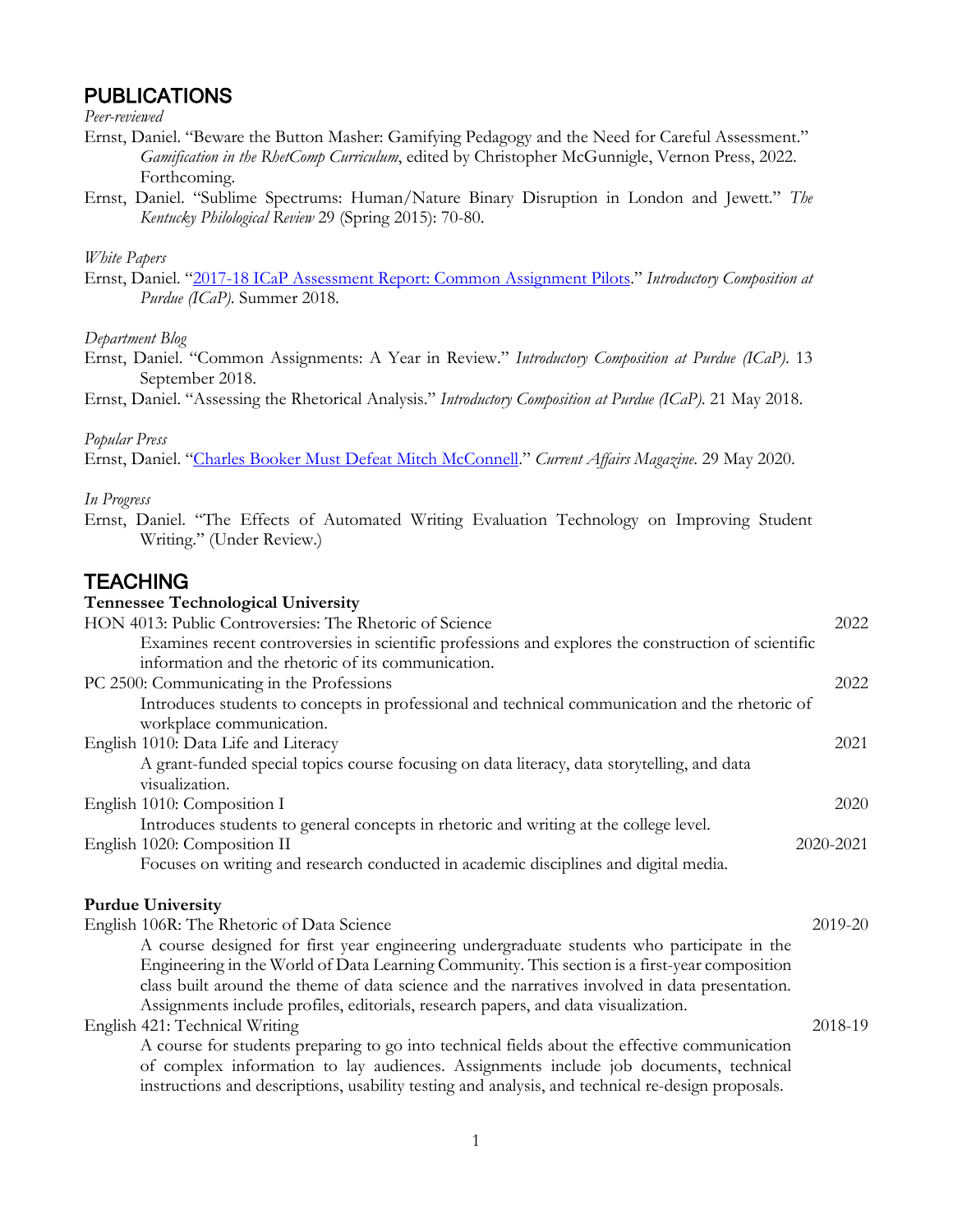| English 420E: Business Writing for Entrepreneurs<br>A course specially catered to Purdue business school students who focus on entrepreneurship.<br>This section focused on popular business communication genres with an emphasis on<br>generating and communicating creative industry ideas. Assignments include job documents,                                                                                             | 2018    |
|-------------------------------------------------------------------------------------------------------------------------------------------------------------------------------------------------------------------------------------------------------------------------------------------------------------------------------------------------------------------------------------------------------------------------------|---------|
| white papers, and crowdfunded business proposals and startups.<br>English 420: Business Writing                                                                                                                                                                                                                                                                                                                               | 2017-18 |
| A course focused on popular business communication genres and scenarios. This section<br>emphasized effective professional writing practices, including concision, clarity, and<br>intercultural awareness. Assignments include job documents, white papers, and grant proposals.<br>English 505b: Teaching College English II<br>The second semester component of a graduate-level course required of all first-year English | 2017    |
| graduate students. This course prepares new instructors to teach writing at the college level by<br>providing mentorship in course design, assignment construction, and lesson plan development.<br>Co-taught with Dr. Thomas Rickert.                                                                                                                                                                                        |         |
| English 505a: Teaching College English I                                                                                                                                                                                                                                                                                                                                                                                      | 2016    |
| The first semester component of a graduate-level course required of all first-year English<br>graduate students. This course prepares new instructors to teach writing at the college level by<br>providing mentorship in course design, assignment construction, and lesson plan development.<br>Co-taught with Dr. Thomas Rickert.                                                                                          |         |
| English 106: First-Year Composition                                                                                                                                                                                                                                                                                                                                                                                           | 2015-17 |
| A first-year composition course required of undergraduate Purdue students. This course<br>introduces concepts of rhetoric, critical thinking, and research and information literacy to<br>prepare students for effective written communication in college.                                                                                                                                                                    |         |
| The University of Louisville                                                                                                                                                                                                                                                                                                                                                                                                  |         |
| English 102: Intermediate College Writing                                                                                                                                                                                                                                                                                                                                                                                     | 2015    |
| Expands on college-level writing by focusing on academic research and writing. Assignments<br>include an extended research proposal and paper, as well as reflective memos.                                                                                                                                                                                                                                                   |         |
| English 101: Introduction to College Writing<br>Introduces students to college-level writing with a focus on basic rhetorical concepts and                                                                                                                                                                                                                                                                                    | 2014    |
| theories, critical thinking, and argumentative writing.                                                                                                                                                                                                                                                                                                                                                                       |         |
| Writing Center Consultant, University of Louisville<br>Worked as a writing center consultant for two semesters, during which I consulted on the<br>development of all manner of academic written genres from FYC to doctoral dissertations.                                                                                                                                                                                   | 2013-14 |
| <b>INVITED TALKS</b>                                                                                                                                                                                                                                                                                                                                                                                                          |         |

"Teaching Data Analysis and Visualization." Professional and Technical Communication Program, Tennessee Tech University, October 2021.

- "Data Literacy and the Rhetoric of Data Storytelling." Professional Communication 2500, Tennessee Tech University, Dr. Mari Ramler, April 2021.
- "Analytic versus Holistic Rubrics." Introductory Composition at Purdue (ICaP), Purdue University, January 2018.

# SELECTED CONFERENCE PRESENTATIONS

- "We're Not the Cops: A People's Writing Assessment Project." College English Association, New Orleans, LA, March 2019.
- "A Theory of Educational Relativity." Pedagogy, Practice and Philosophy Conference, Gainesville, FL, February 2019.
- "A Bridge Crosses an Obstacle: Rhetoric and Composition and the Transfer of Learning." College English Association, St. Petersburg, FL, April 2018.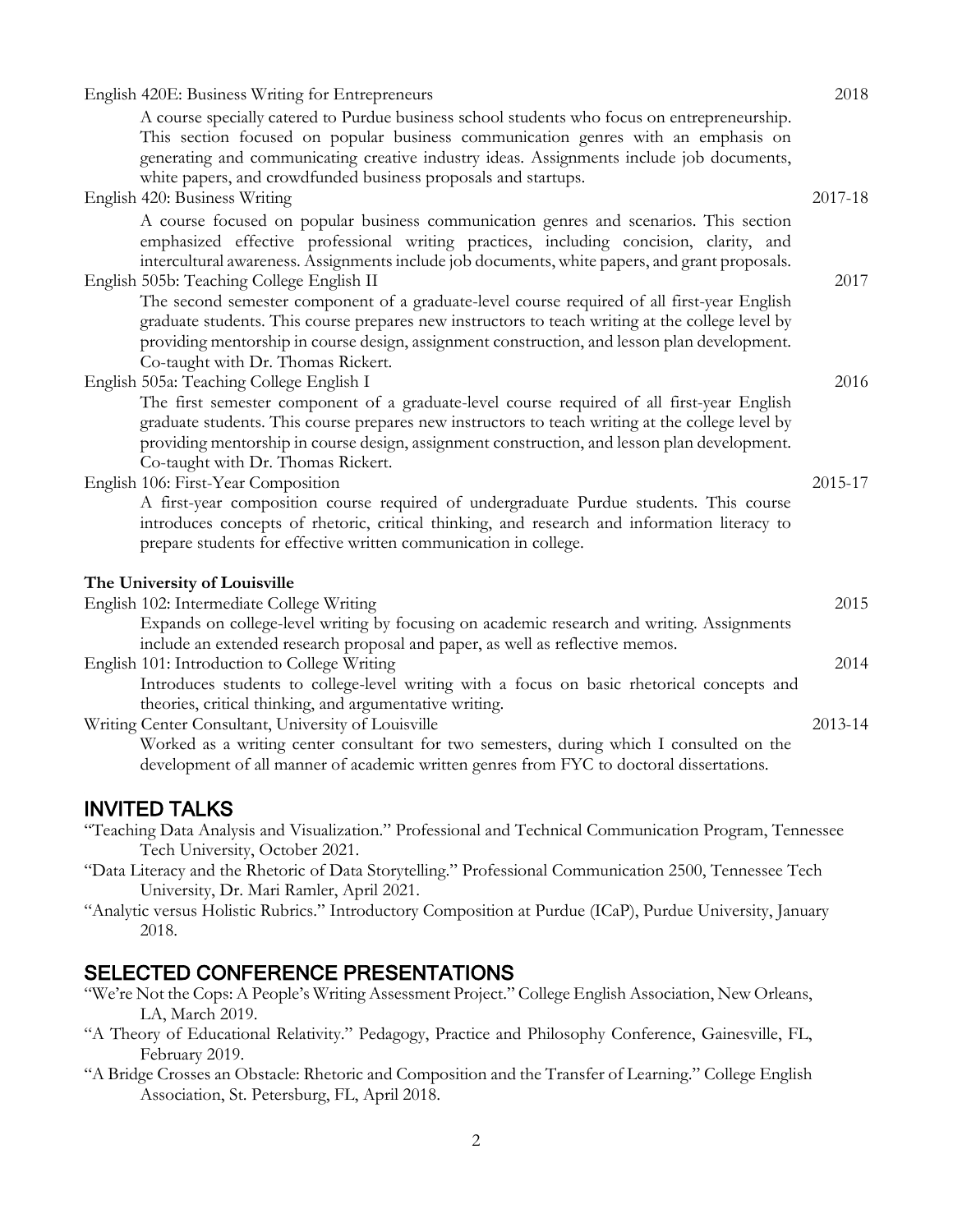"Writing Assessment and the New College Admissions." The Conference on College Composition and Communication, Portland, OR, March 2017.

"Don't Lecture Me, Unless You're a Grad Student." The Thomas R. Watson Conference in Rhetoric and Composition, Louisville, KY, October 2016.

- "I (N)O U: The Rhetoric of Student Loan Defaults." The Rhetoric Society of America Conference, Atlanta, GA, May 2016.
- "Reading and Writing the Social World: Microhistories and FYC Assignment Sequences." The Thomas R. Watson Conference in Rhetoric and Composition, Louisville, KY, October 2014.

# AWARDS & HONORS

| EDGE Creative Inquiry Course Grant, Tennessee Technological University (\$5000) | 2021       |
|---------------------------------------------------------------------------------|------------|
| Excellence in Undergraduate Teaching Award, Purdue University                   | 2019       |
| Purdue Research Foundation Summer Dissertation Fellowship (\$3000)              | 2019       |
| Lightning Talk Runner-up, Purdue Graduate Pedagogy Showcase (\$100)             | 2019       |
| ICaP-GradSEA Travel Grant, Purdue University (\$250)                            | 2018       |
| CLA Promise Grant, Purdue University (\$750)                                    | 2017, 2019 |
| Quintilian Award for Teaching, Purdue University                                | 2015-17    |
| Best of Panel, Kentucky Philological Association Conference                     | 2014       |
| Summa Cum Laude, BA English                                                     | 2012       |
|                                                                                 |            |

# PROFESSIONAL SERVICE

| Graduate Faculty, TTU, Associate Member                          | 2021-Present |
|------------------------------------------------------------------|--------------|
| Treasurer, AAUP, TTU Chapter                                     | 2021-22      |
| Program Outreach Committee, TTU                                  | 2021         |
| Graduate Teaching Mentor, TTU                                    | 2021-Present |
| English B.A. Curriculum Committee, TTU                           | 2020-2021    |
| Composition Committee, TTU                                       | 2020-2021    |
| Dissertation Statistics Consultant, Purdue University            | 2018-19      |
| Representative, Purdue Graduate Student English Association      | 2018-19      |
| Member, Purdue Pedagogical Initiatives Committee (PIC)           | 2017         |
| Leader, ICaP Pilot Assignment Committee                          | 2017-18      |
| Head, ICaP Assessment Committee                                  | 2018         |
| Presenter, Purdue Convocation Workshop in Rubrics and Assessment | 2017         |
| Content creator, Purdue OWL                                      | 2015-16      |

# PROFESSIONAL MEMBERSHIPS

American Association of University Professors, TTU chapter Rhetoric Society of America The National Council of Teachers of English College English Association **CCCC** 

# **REFERENCES**

Available upon request.